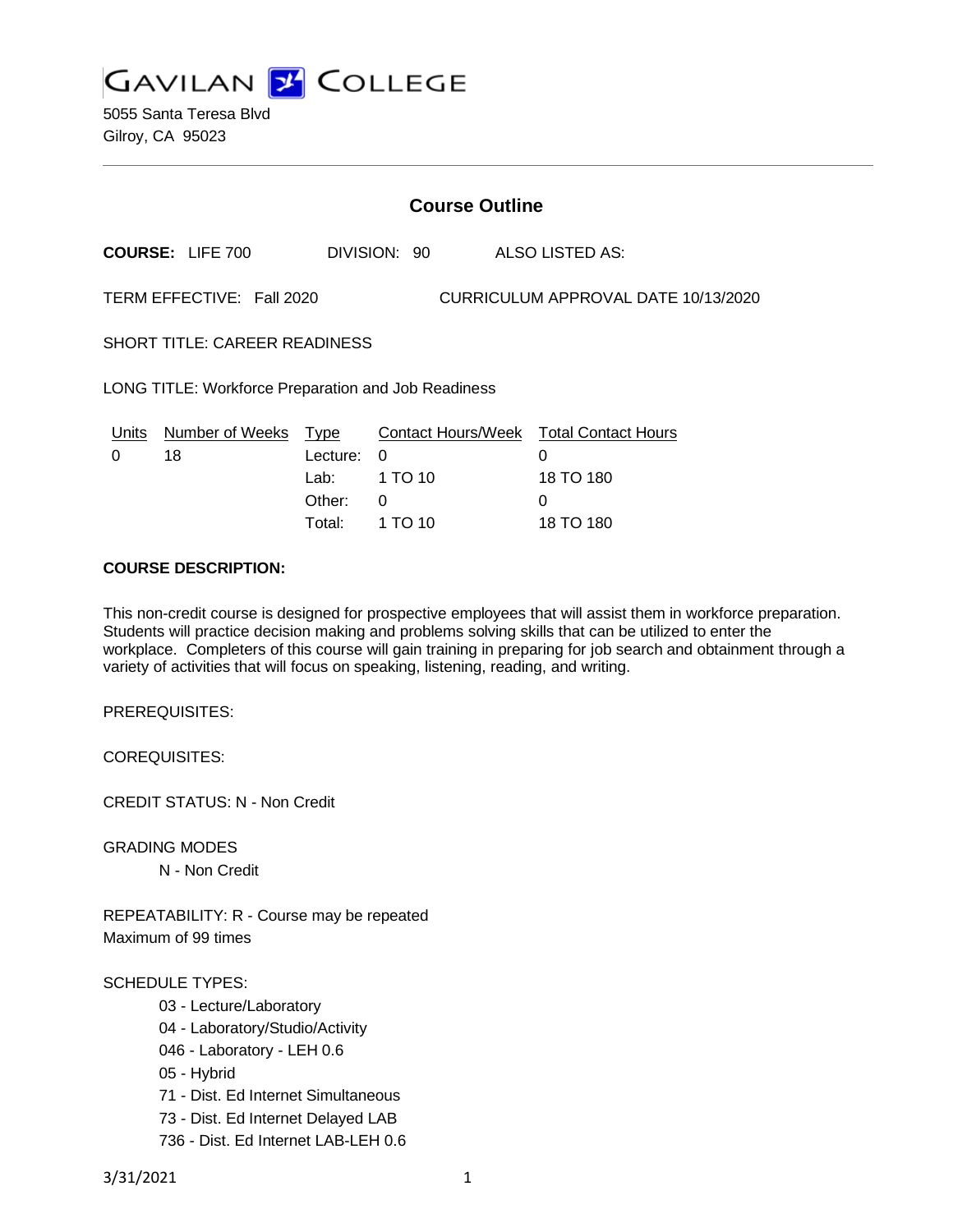### **STUDENT LEARNING OUTCOMES:**

By the end of this course, a student should:

1. Apply analytical thinking, decision making, and problem-solving techniques that improve awareness, judgement, understanding, and logical reasoning.

2. Increase knowledge and ability to effectively communicate within the workplace.

#### **CONTENT, STUDENT PERFORMANCE OBJECTIVES, OUT-OF-CLASS ASSIGNMENTS**

Curriculum Approval Date 10/13/2020

1-10 hours

Introduction and overview of problems solving through the job search process.

Course topics covered will include:

1-10 Hours

Content: Job searching tools and techniques.

Performance Objective: Students will practice writing and speaking skills through job searching activities. 1-10 hours

Content: Basic overview of Microsoft 365

Performance Objectives: Students will learn and practice creating documents using Microsoft 365.

1-10 Hours

Content: Researching resume examples and practicing effective resume writing techniques.

Performance Objectives: Student will learn about various resume formats and practice resume writing using various formats.

1-10 Hours

Content: Researching cover letter and letters of reference examples and practice effective writing techniques.

Performance Objectives: Student practice writing skills by developing cover and reference letters using various formats learned.

1-10 Hours

Content: Practice listening and speaking skills through mock interviewing.

Performance Objectives: Students will role play asking and answering interview questions demonstrating skills they have acquired.

1-10 Hours

Content: Professional networking in both digital and in-person settings.

Performance Objectives: Students will practice decision making and writing skills through the development of a networking plan.

1-10 Hours

Introduction and overview of workplace skills.

1-10 hours

Content: Identify and practice workplace soft skills through reading and writing.

Performance Objectives: Students will research and practice three soft skills of their choosing.

1-10 hours

Content: Research and identify various workplace communication styles.

Performance Objectives: Students will practice various speaking and written workplace communication.

1-10 hours

Content: Research workplace conflict and generational variances in the workplace.

Performance Objectives: Students will demonstrate understanding of generational differences, and ways to reduce or eliminate conflict in the workplace through role playing, case studies, and/or reflecting on personal experiences.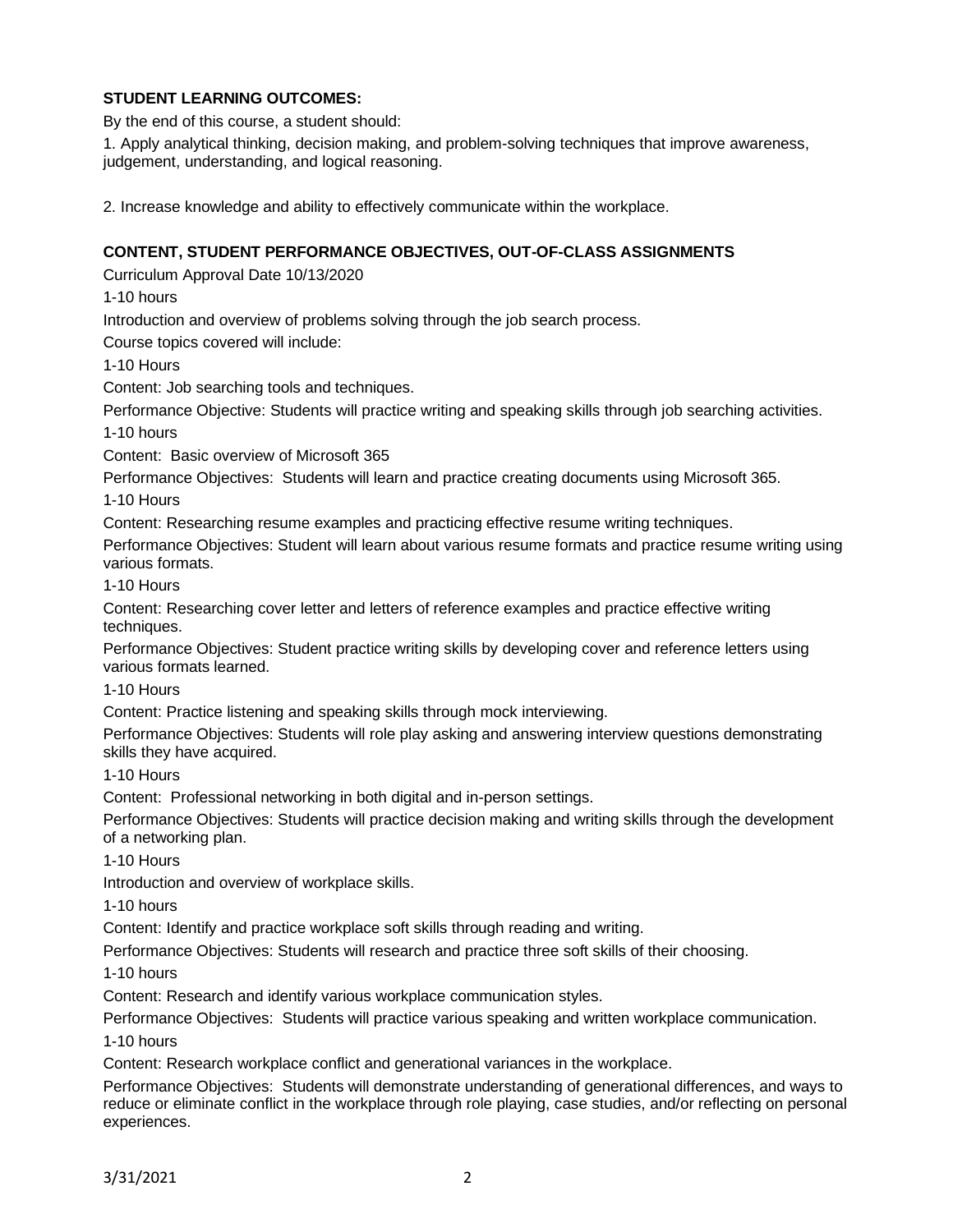1-10 hours

Introduction to goal setting, personal management, and self-assessments.

1-10 hours

Content: Explore and identify career goals.

Performance Objectives: Students will create short and long term goals, identify steps to obtain goals and develop a timeline.

1-10 hours

Content: Explore and discover ways to identify their strengths, interests, skills and abilities.

Performance Objectives: Students will participate in and analyze outcomes of personality, career, and skills assessments.

1-10 hours

Introduction and overview of decision making through the job search process.

1-10 hours

Content: Research and analyze different types of decision-making models.

Performance Objectives: Students will identify steps to making a good decision and be able to defend their decision.

1-10 hours

Content: Students will practice decision making and problem solving skills through labor market research. Performance Objectives: Students will research and complete job market analysis for a minimum of three jobs.

1-10 hours

Content: Students will practice skills acquired during this course to complete a Job Shadow Project.

Performance Objectives: Students communicate verbally and in writing with a prospective employer to shadow an employee and provide a written report about the experience.

# **METHODS OF INSTRUCTION:**

This is a lab course that may be offered in person, online, or hybrid.

# **METHODS OF EVALUATION:**

Skill demonstrations Percent of total grade: 70.00 % In class participation and discussions. Writing assignments Percent of total grade: 30.00 % Resume, Cover Letter, Portfolio, and Job Shadow Project

# **REPRESENTATIVE TEXTBOOKS:**

Textbooks are not required for this course.